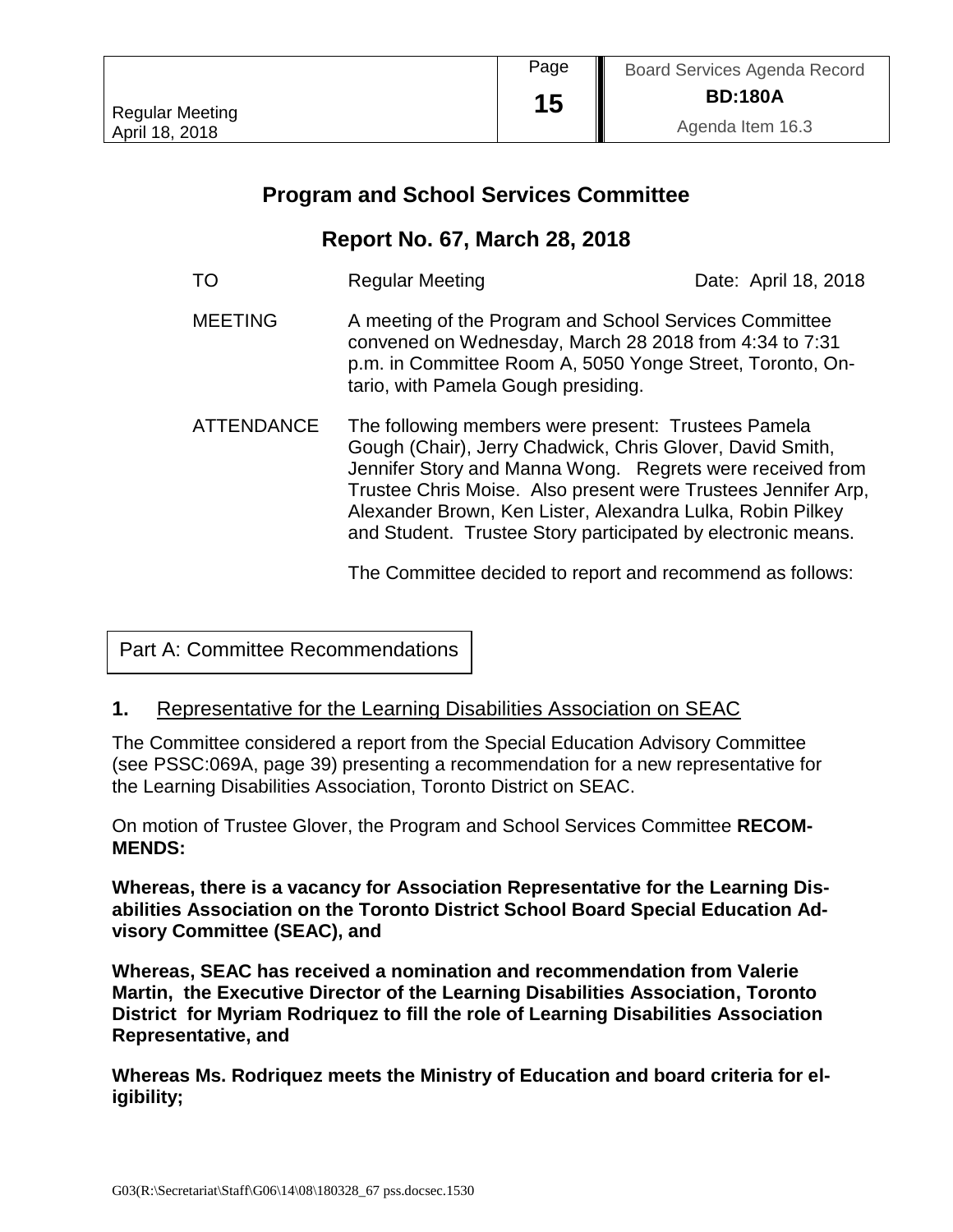|                 | Page | <b>Board Services Agenda Record</b> |
|-----------------|------|-------------------------------------|
| Regular Meeting | 16   | <b>BD:180A</b>                      |
| April 18, 2018  |      | Agenda Item 16.3                    |

**Therefore, be it resolved Myriam Rodriquez be appointed to the Special Education Advisory Committee as the representative for the Learning Disabilities Association for a term ending November 30, 2018.**

## **2.** Student Nutrition Programs Data [3357]

The Committee considered a staff report (see PSSC:069A, page 45) presenting information on student nutrition programs.

Committee's recommendation or action regarding the staff recommendation:

| $\boxtimes$ Concur |
|--------------------|
| $\Box$ Amend       |
| l Disregar         |

]Refer Postpone consideration (defer)  $\Box$  Disregard  $\Box$  Other (refer without recommendation)

On motion of Trustee Chadwick, the Program and School Services Committee **REC-OMMENDS that the report be received.**

#### **3.** Annual Aboriginal Education Update [3358]

The Committee considered a staff report (see PSSC:069A, page 49) presenting an update on Aboriginal education.

Committee's recommendation or action regarding the staff recommendation:

| $[$ Concur         |  |
|--------------------|--|
| Amend              |  |
| <b>J</b> Disregard |  |

Refer  $\Box$  Postpone consideration (defer)

 $\Box$  Other (refer without recommendation)

On motion of Trustee Arp, the Program and School Services Committee **RECOM-MENDS that the report be received.**

## **4.** Mental Health Leadership Meeting: School Mental Health Assist [3349]

The Committee considered Report No. 16 of the Health and Mental Well-being Committee dated March 8, 2018 (see PSSC:069A, page 83) presenting information on the automation planning sessions offered by School Mental Health Assist.

On motion of Trustee Chadwick, the Program and School Services Committee **REC-OMMENDS that the report be received.**

## **5.** Partnership With Toronto Public Health re Violence Among Students

On motion of Trustee Glover, the Program and School Services Committee **RECOM-MENDS:**

**Whereas, on March 5, 2018 the Toronto Board of Health decided to recognize exposure to community violence as a social determinant of health and to collabo-**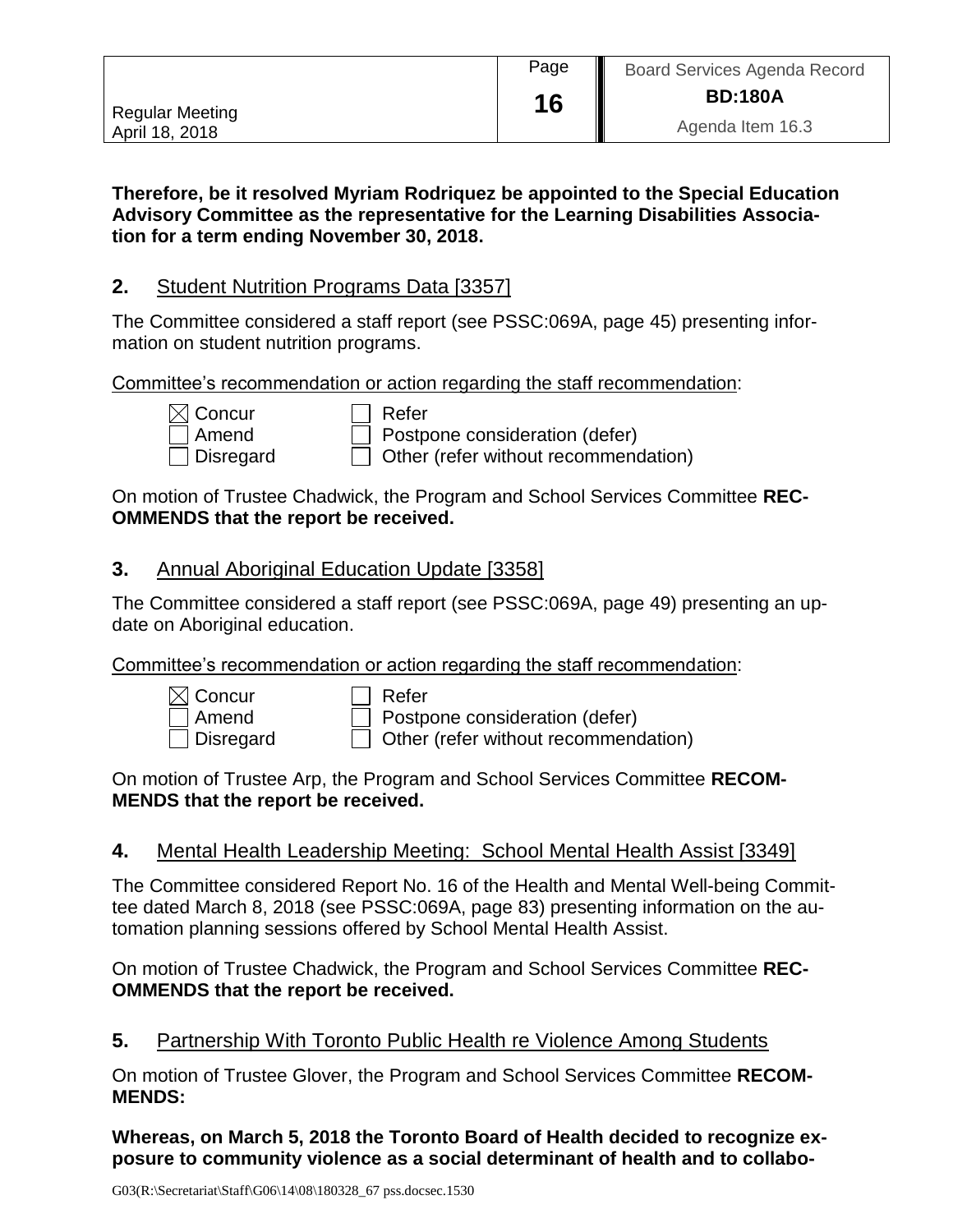|                 | Page | <b>Board Services Agenda Record</b> |  |
|-----------------|------|-------------------------------------|--|
| Regular Meeting |      | <b>BD:180A</b>                      |  |
| April 18, 2018  |      | Agenda Item 16.3                    |  |

**rate with Public Health Ontario and academic partners to scope out an approach and related costs for a research project to examine the extent of exposure to community violence and its physical and mental health impacts in Toronto and to identify how programs can be developed and supported to mitigate these impacts; and**

**Whereas, there is anecdotal evidence and some research on the extent of exposure to community violence among students, however this information is not complete; and**

**Whereas, while there is some data available, for the most part in Toronto, it is not known the extent of exposure to community violence, it is not known, for example, how many children and teenagers do not have a safe place to play, or feel afraid to walk home after school; and**

**Whereas, it is not known exactly how many young people have witnessed violent crimes in their neighbourhoods or have lost someone close, or in some cases multiple people to gun and other community violence; and**

**Whereas, developing an understanding of the above statistics will be the first step in developing a plan to effectively reduce community violence; and**

**Whereas, some students who are affected by gun and other violence often do not feel safe attending school or caring and safe school programs;**

**THEREFORE BE IT RESOLVED:**

- **(a) That the Board adopt a public health approach to addressing the impact of exposure to community violence;**
- **(b) That the Director enter into discussions with Toronto Public Health in an attempt to undertake research on the extent of exposure to community violence among students;**
- **(c) That steps be taken to provide students affected by gun and other violence with necessary counselling and a pathway to earn credits.**
- **(d) That the Director present a report on the matter in the fall of 2018.**
- **6.** Partnership With Toronto Public Health re Violence Among Students: Development of a Crisis Response Protocol

With the permission of the meeting and on motion of Trustee Glover, the matter was added to the agenda as new business and discussed.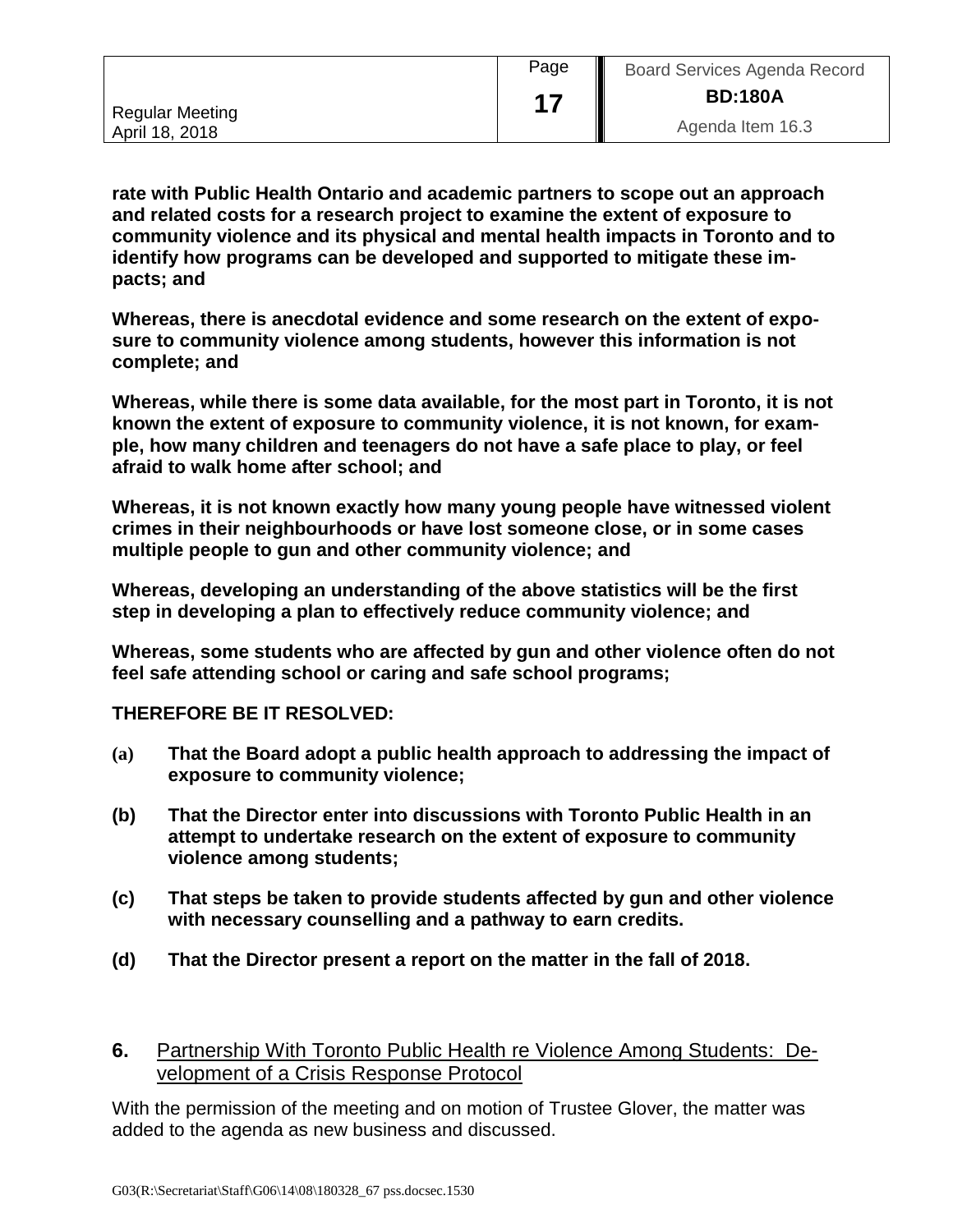|                        | Page | <b>Board Services Agenda Record</b> |  |
|------------------------|------|-------------------------------------|--|
| <b>Regular Meeting</b> | 18   | <b>BD:180A</b>                      |  |
| April 18, 2018         |      | Agenda Item 16.3                    |  |

On motion of Trustee Glover, the Program and School Services Committee **RECOM-MENDS:**

**Whereas, the City of Toronto Community Crisis Response Program continues to develop and enhance crisis response protocols to coordinate support services and crisis response with the Toronto Community Housing Corporation, the Police, City Divisions and Community Partners; and** 

**Whereas, although there is coordination between the City of Toronto and the Toronto District School Board, a similar protocol between the City and the Board would streamline communication about violent incidents and would allow for effective information sharing, as well as a coordinated response between the Community Crisis Response Program and the TDSB; and**

**Whereas, such a protocol could allow staff to be better connected to and utilize community intervention models such as FOCUS Toronto to potentially prevent some incidents before they escalate;**

**Therefore, be it resolved that the Director investigate formalizing a protocol between the Toronto District School Board and the City of Toronto Crisis Response Program and present a report to the Board in the fall of 2018.**

Part B: Information Only

#### **7.** Delegations

The following oral delegation was heard in accordance with the Board's procedure for hearing delegations:

*re Partnership With Toronto Public Health re Violence Among Students*

- 1. Louis March, Zero Gun Violence Movement
- 2. Rev. Sky Starr, Out of Bounds Grief Support
- 3. Phillip Chuck, In Between the Lines & Peacebuilders

*re Special Education Advisory Committee Report, March 5, 2018*

1. Nora Green, Special Education Advisory Committee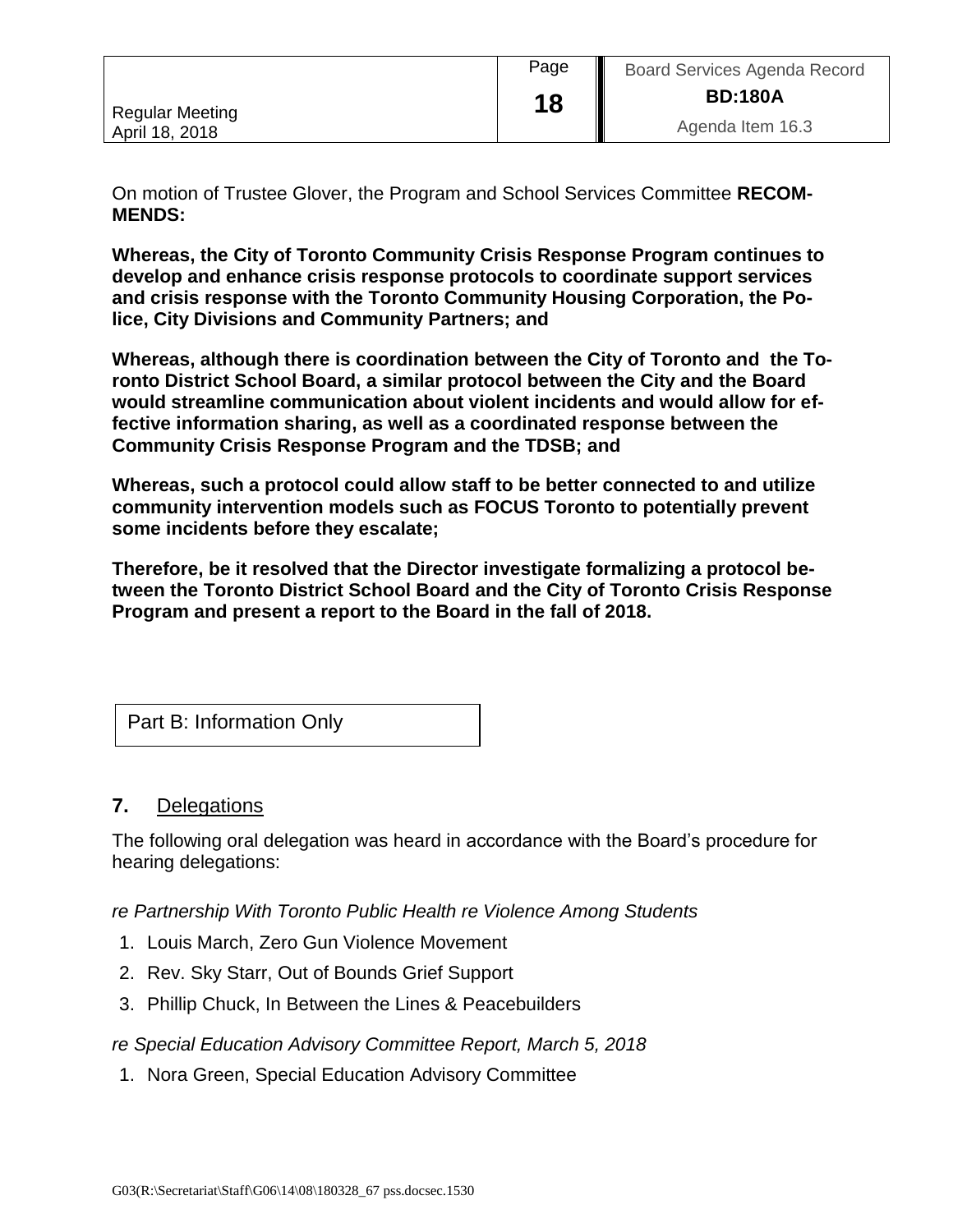|                        | Page | <b>Board Services Agenda Record</b> |
|------------------------|------|-------------------------------------|
| <b>Regular Meeting</b> | 19   | <b>BD:180A</b>                      |
| April 18, 2018         |      | Agenda Item 16.3                    |

## **8.** Aboriginal Community Advisory Committee Report, February 20, 2018

On motion of Trustee Arp, the Committee received the Aboriginal Community Advisory Committee report dated February 20, 2018 (see PSSC:069A, page 1).

#### **9.** Alternative Schools Community Advisory Committee Report, February 26, 2018

On motion of Trustee Chadwick, the Committee received the Alternative Schools Community Advisory Committee report dated February 26, 2018 (see PSSC:069A, page 3).

#### **10.** Black Student Achievement Community Advisory Committee Report, February 5, 2018

On motion of Trustee Arp, the Committee received the Black Student Achievement Community Advisory Committee report dated February 5, 2018 (see PSSC:069A, page 5).

## **11.** Community Use of Schools Community Advisory Committee Report, January 9, 2018

On motion of Trustee Smith, the Committee received the Community Use of Schools Community Advisory Committee report dated January 9, 2018 (see PSSC:069A, page 7).

#### **12.** Environmental Sustainability Community Advisory Committee Report, February 6, 2018

On motion of Trustee Arp, the Committee received the Environmental Sustainability Community Advisory Committee report dated February 6, 2018 (see PSSC:069A, page 9).

## **13.** Equity Policy Community Advisory Committee Reports, November 16, 2017, January 18 and February 15, 2018

On motion of Trustee Chadwick, the Committee received the Equity Policy Community Advisory Committee reports dated November 16, 2017, January 18 and February 15, 2018 (see PSSC:069A, page 11)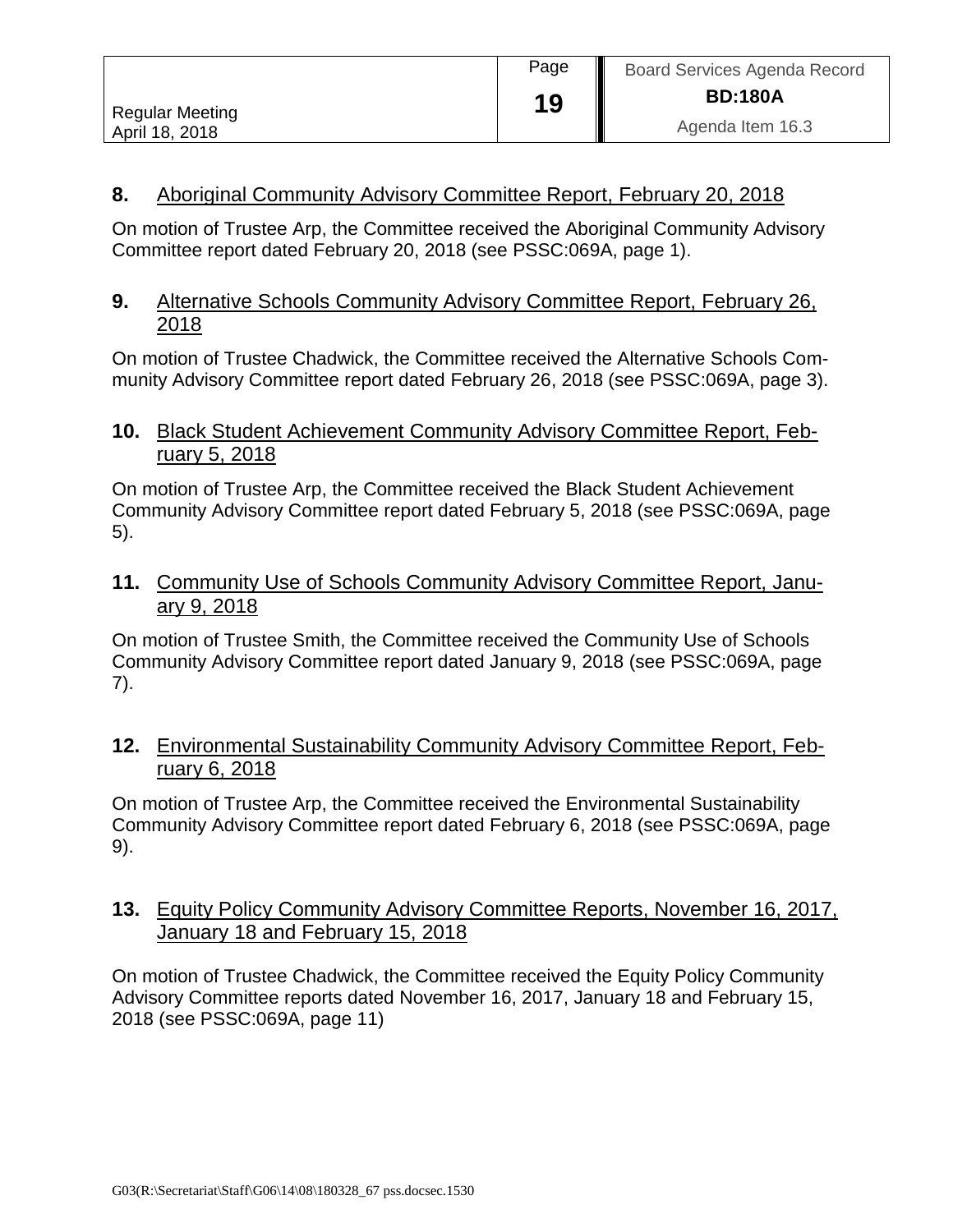|                        | Page | Ш<br><b>Board Services Agenda Record</b> |
|------------------------|------|------------------------------------------|
| <b>Regular Meeting</b> | 20   | <b>BD:180A</b>                           |
| April 18, 2018         |      | Agenda Item 16.3                         |

#### **14.** French-as-a-Second-Language Community Advisory Committee Report, January 9, 2018

On motion of Trustee Chadwick, the Committee received the French-as-a-Second-Language Community Advisory Committee report dated January 9, 2018 (see PSSC:069A, page 27).

## **15.** Inner City Community Advisory Committee Report, February 8, 2018

On motion of Trustee Smith, the Committee received the Inner City Community Advisory Committee report dated February 8, 2018 (see PSSC:069A, page 31).

#### **16.** Parent Involvement Advisory Committee Report, February 20, 2018

The Co-Chairs of Parent Involvement Advisory Committee provided an oral update on the recent activities of the Parent Involvement Advisory Committee and presented the committee report.

On motion of Trustee Chadwick, the Committee received the Parent Involvement Advisory Committee Report dated February 20, 2018 (see PSSC:069A, page 35).

#### **17.** Special Education Advisory Committee Report, March 5, 2018

On motion of Trustee Chadwick, the Committee received the Special Education Advisory Committee Report dated March 5, 2018 (see PSSC:069A, page 39).

Staff informed the Committee that SEAC wished to withdraw its recommendation regarding equitable outcomes for students with special needs, as staff had reached out to SEAC in response to its recommendation and it was satisfied with staff's response and approach.

#### **18.** Report No. 16 of the Health and Mental Well-being Committee

On motion of Trustee Chadwick, the Committee received the Report No. 16 of the Health and Mental Well-being Committee (March 8, 2018) (see PSSC:069A, page 83) including:

- Legalization of Cannabis
- Opioid Overdose Plan
- Delegation from Stephanie Bonas, Parent re Management of Type 1 Diabetes Safety in Schools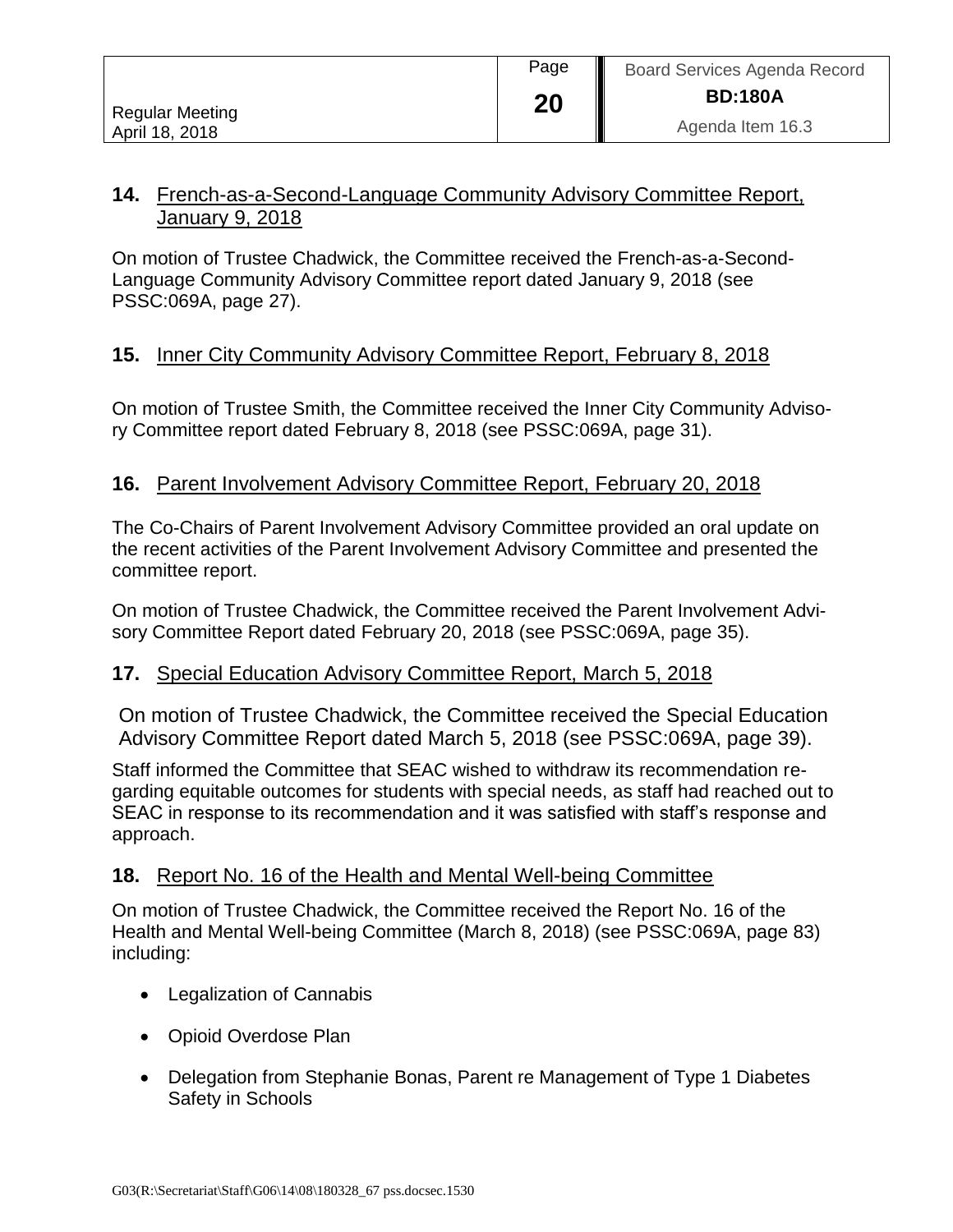|                                          | Page | <b>Board Services Agenda Record</b> |
|------------------------------------------|------|-------------------------------------|
|                                          | 21   | <b>BD:180A</b>                      |
| <b>Regular Meeting</b><br>April 18, 2018 |      | Agenda Item 16.3                    |

Part C: Ongoing Matters

No matters to report

SUBMITTED BY Pamela Gough<br>Chair